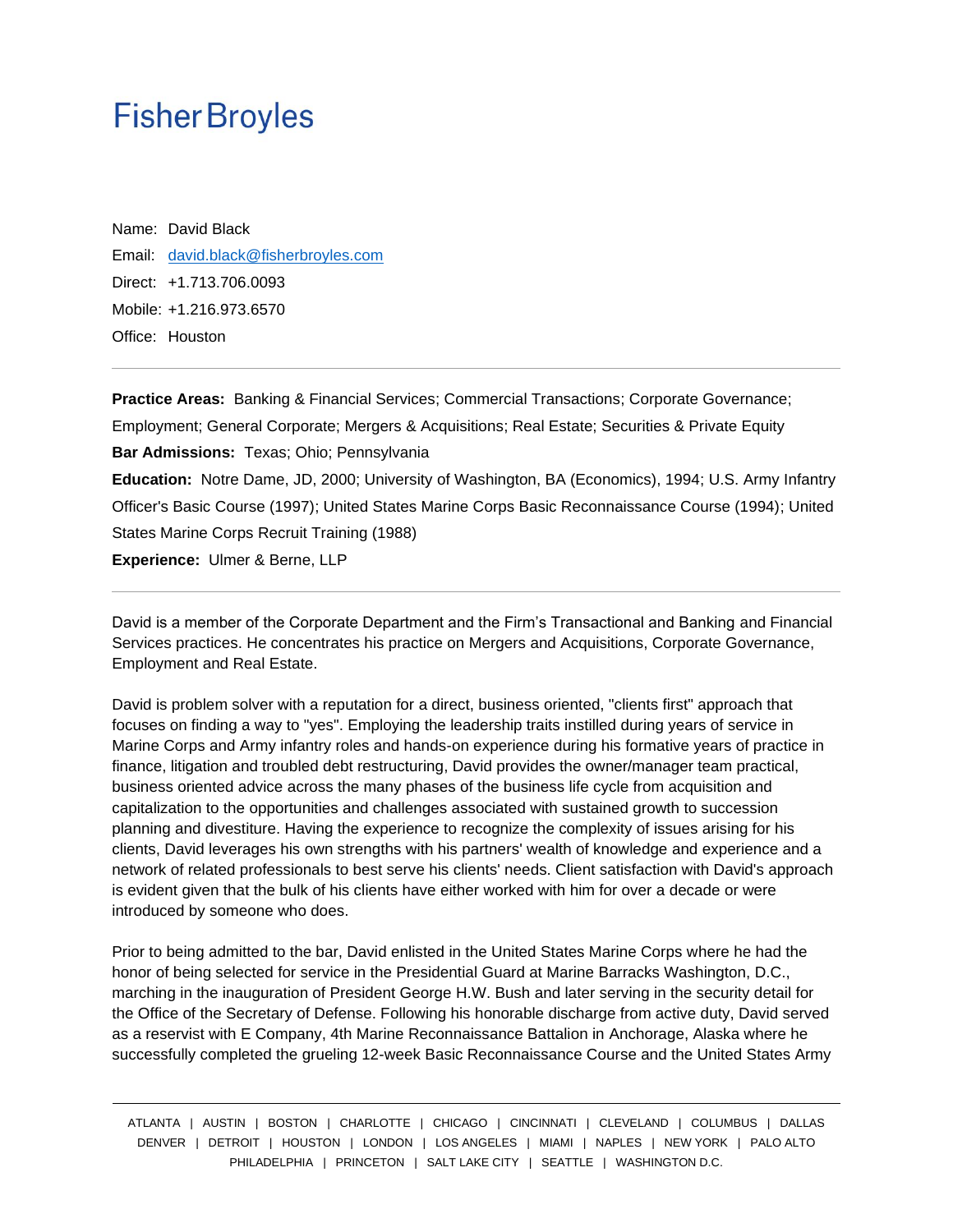### **Fisher Broyles**

Page 2 of 3

Airborne School; desiring to earn his commission as an officer, he later joined the Army National Guard where he successfully completed Officer Candidate School and the Infantry Office Basic Course, eventually resigning from the U.S. Army Reserve at the rank of Captain to focus on his legal career.

#### **Representative Transactions**

- General counsel (outside) to MobilityWorks, the nation's largest retailer of wheelchair accessible vehicles and leading manufacturer of wheelchair accessible ambulettes.
- Represented buyers in more than 50 acquisitions across multiple industries (asset and equity).
- Advised clients in multiple exempt and international securities offerings raising more than \$240 million in aggregate
- Represented minority ownership group in successful hostile takeover resulting in removal of management and significant subsequent year over year organic growth.
- Assists client with negotiation and maintenance of commercial lease portfolio including more than 100 properties.
- Counsel to agents and participants in various syndicated lending transactions to real estate investment trusts, including an individual transaction exceeding \$1 billion in value.
- Advised investment fund in multiple purchases of conduit bonds exceeding \$100 million in aggregate.
- Achieved full recovery for lender facing a fraud loss exceeding \$18 million.
- Served as lender's or receiver's counsel in numerous troubled debt restructuring matters.

#### **Awards and Recognitions**

• Recognized by The National Law Journal in its inaugural list of Finance, Banking & Capital Markets Trailblazers (2019).

Personal Military Awards

• Army Commendation Medal; Joint Service Achievement Medal; Navy Achievement Medal; and Marine Corps Good Conduct Medal.

#### **Publications**

• Recognized by The National Law Journal in its inaugural list of Finance, Banking & Capital Markets Trailblazers (2019).

#### **Amicus Briefs**

• Reported Cases: Huntington Natl. Bank v. 5777 Grant, L.L.C., 2016-Ohio-7489

ATLANTA | AUSTIN | BOSTON | CHARLOTTE | CHICAGO | CINCINNATI | CLEVELAND | COLUMBUS | DALLAS DENVER | DETROIT | HOUSTON | LONDON | LOS ANGELES | MIAMI | NAPLES | NEW YORK | PALO ALTO PHILADELPHIA | PRINCETON | SALT LAKE CITY | SEATTLE | WASHINGTON D.C.